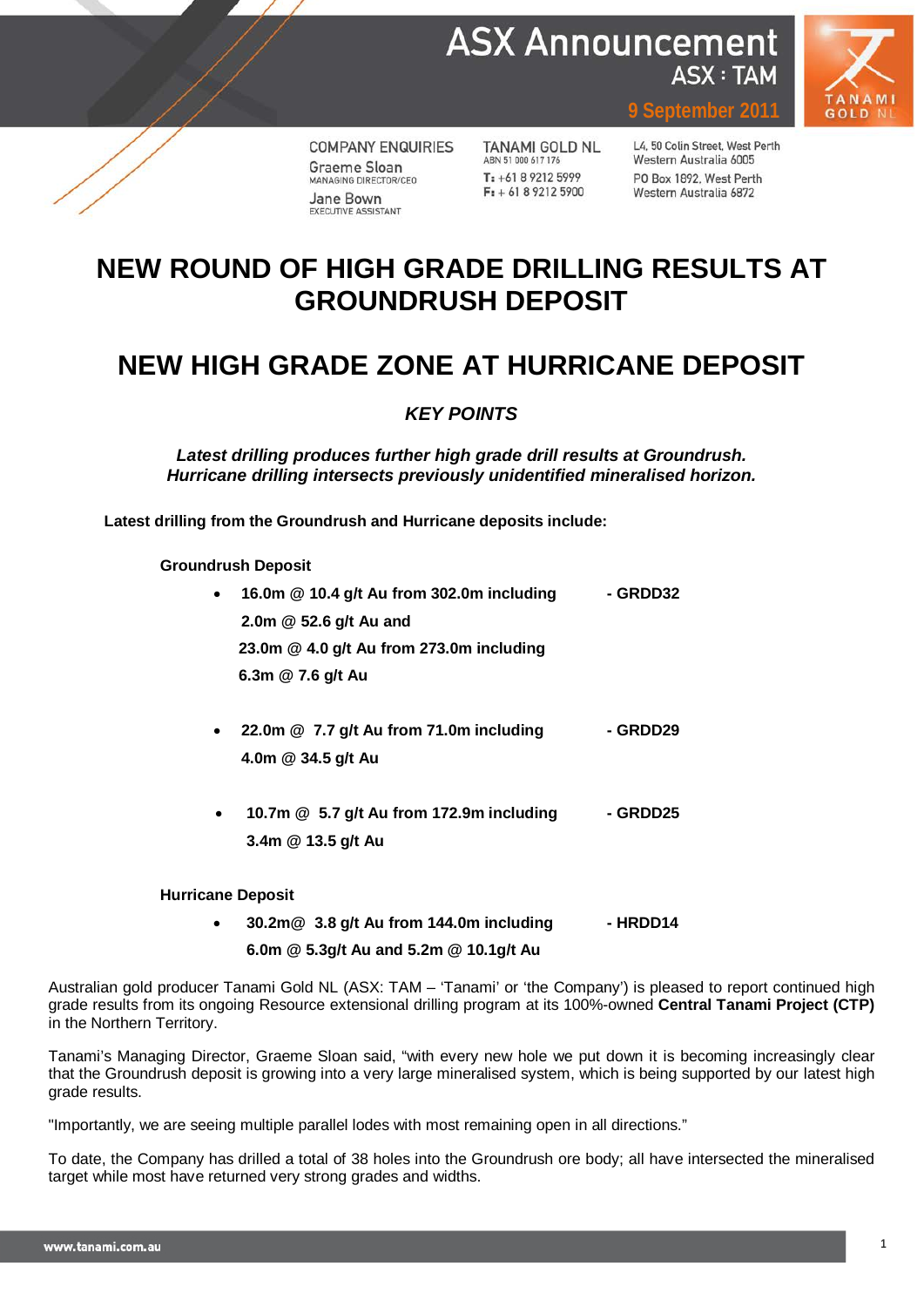### **Groundrush Deposit**

The Groundrush deposit is hosted within a thick fractionated dolerite unit and is located approximately 40 kilometres north-east of the CTP treatment plant. The deposit consists of a main north plunging zone of mineralisation, two footwall zones of mineralisation and a set of shallow dipping high grade zones of mineralisation. More recent drilling has also confirmed the emergence of an additional zone of gold mineralisation near the contact between the host dolerite and the footwall sediment package, averaging 5.0 metres in width.

The latest drilling has confirmed the existence of multiple parallel zones of mineralisation, most of which remain open down plunge and along strike. The main zone of mineralisation can be up to 35 metres true width in places with grades consistent with those required for underground mining. The latest results (see Table 1), when combined with the previously announced drill results, clearly highlight the enormous upside of the Groundrush deposit.

The Company recently engaged a well-known structural geologist to review and model all of the key controlling features within the Groundrush deposit. This work will not only assist with developing the Company's geological model but also ensure that planning of future drill holes is optimised.

Recent assay results from holes GRDD25, GRDD29, GRDD32 and HRDD14 have all returned excellent gold intervals including:

#### **Groundrush**

| $\bullet$ | 6.1m $@2.9 g/t$ Au from 98.0m              | GRDD25                        |
|-----------|--------------------------------------------|-------------------------------|
| $\bullet$ | 10.7m @ 5.7 g/t Au from 172.9m including   | <b>GRDD25 (Footwall Zone)</b> |
|           | 3.4m @ 13.5 g/t Au                         |                               |
| $\bullet$ | 22.0m @ 7.7 g/t Au from 71.0m including    | GRDD29                        |
|           | 4.0m $@34.5 g/t$ Au                        |                               |
| $\bullet$ | 6.0m @ 3.0 g/t Au from 117.0m              | GRDD29                        |
| $\bullet$ | 23.0m $@$ 4.0 g/t Au from 273.0m including | GRDD32                        |
|           | 6.3m @ 7.6 g/t Au                          |                               |
| $\bullet$ | 16.0m @ 10.4 g/t Au from 302.0m including  | GRDD32                        |
|           | 2.0m $@$ 52.6 g/t Au                       |                               |
|           | 13.0m $@$ 4.4 g/t Au from 334.0m including | <b>GRDD32 (Footwall Zone)</b> |
|           | 2.0m @ 14.2 g/t Au                         |                               |

A detailed summary of these and other holes are presented in Tables 1-3.

#### **Hurricane-Repulse Deposit**

The Hurricane–Repulse open pit is located immediately to the north of the Central Tanami processing plant and produced approximately 250,000 ounces from 1987 to 1995.

A new zone of mineralisation has been identified approximately 40 metres into the hanging wall of what was previously thought to be the host boundaries of the Hurricane system. Hole HRDD 14 intersected the new zone at the relatively shallow down hole depth of 144 metres, opening the possibility of it becoming an open pittable target.

This new zone remains open along strike and down dip and confirms the Company's conviction that there is significant scope to identify additional zones of mineralisation away from what was previously thought to be main "host areas".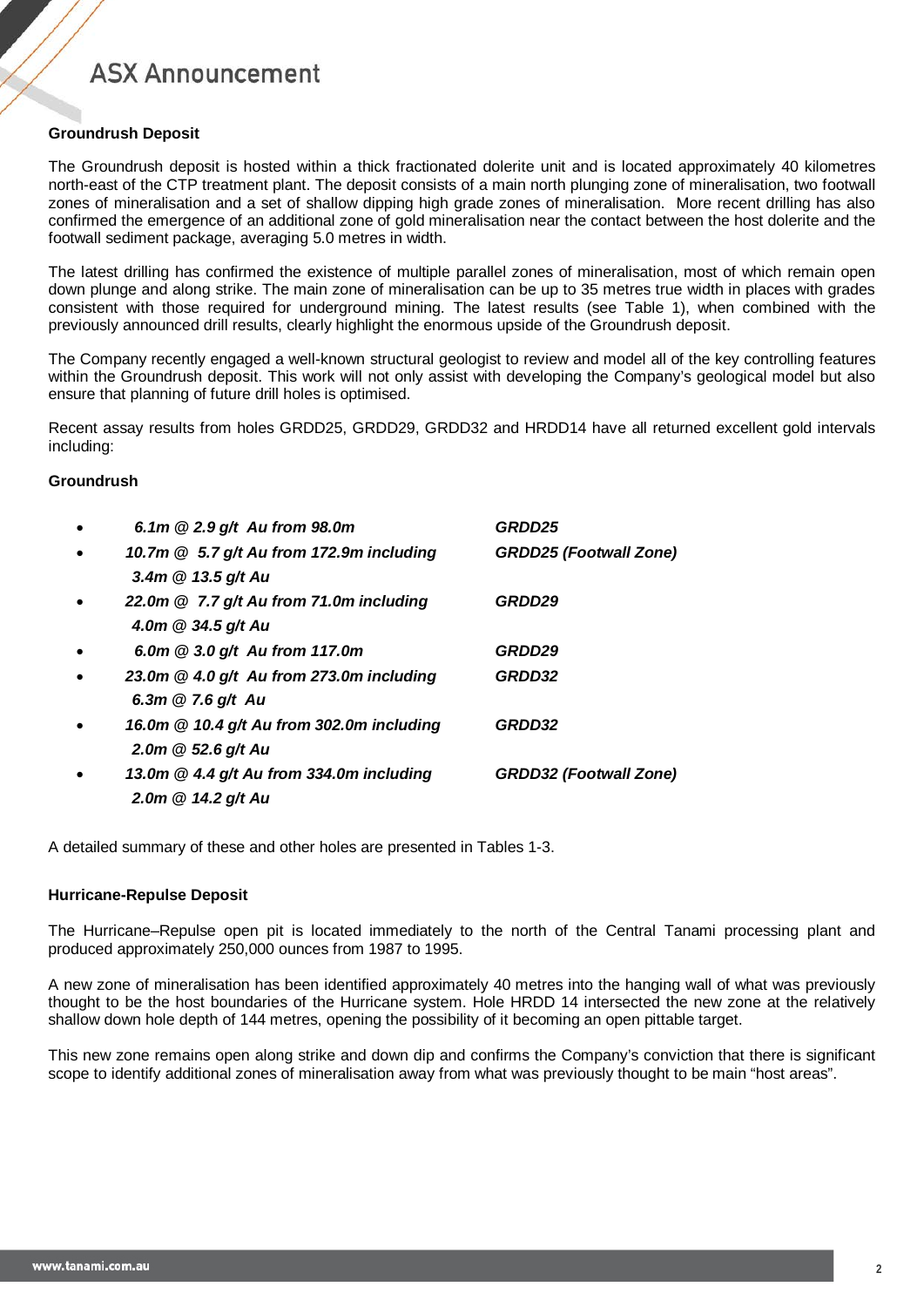Assay results from HRDD14 returned excellent gold intervals including:

### • **30.2m** *@ 3.8 g/t Au from 144m including 6.0m @ 5.3g/t Au and 5.2m @ 10.1g/t Au - HRDD14*

A detailed summary of these and other holes are presented in Tables 1-3.

While exploration at Hurricane is at an early stage, the latest drill results from HRDD 14 combined with earlier drilling, underlines the potential for the Hurricane-Repulse deposit to be an important and significant contributor to the Company's long term production profile.

Mr Sloan said, "with the backlog of Groundrush samples slowly clearing from the Perth laboratories, coupled with the excellent work performed by our own geological team in developing our geological model, the Company is highly confident the next round of drilling at Groundrush will further enhance what we are seeing today. This is an excellent position to be in considering we have only tested a very small area of the Groundrush host dolerite with every likelihood we will see more outstanding results in the months ahead."

"When you combine Groundrush, Hurricane, Carbine and Southern, the main deposits tested to date, along with the remaining 30 historic open pits yet to be tested; plus up to 100 kilometres of the highly prospective Mt Charles– McFarlane Peak formation on our surrounding exploration licence areas, the Company is confident of the long term future of the Central Tanami area and its ability to transition Tanami Gold into the ranks of mid-tier gold producers."

#### **Graeme Sloan Managing Director**

*The information in this report that relates to Geological Data and Exploration Results is based on information compiled by Mr Michael Thomson, a full time employee and Resource Geologist of Tanami Gold NL. Mr Thomson is a member of the Australasian Institute of Mining and Metallurgy and has sufficient experience which is relevant to the style of mineralisation and type of deposit under consideration to qualify as a Competent Person as defined in the December 2004 edition of the Australasian Code for Reporting of Exploration Results, Mineral Resources and Ore Reserves (JORC Code). Mr Thomson consents to the inclusion in this report of the matters based on his information in the form and context in which they appear.*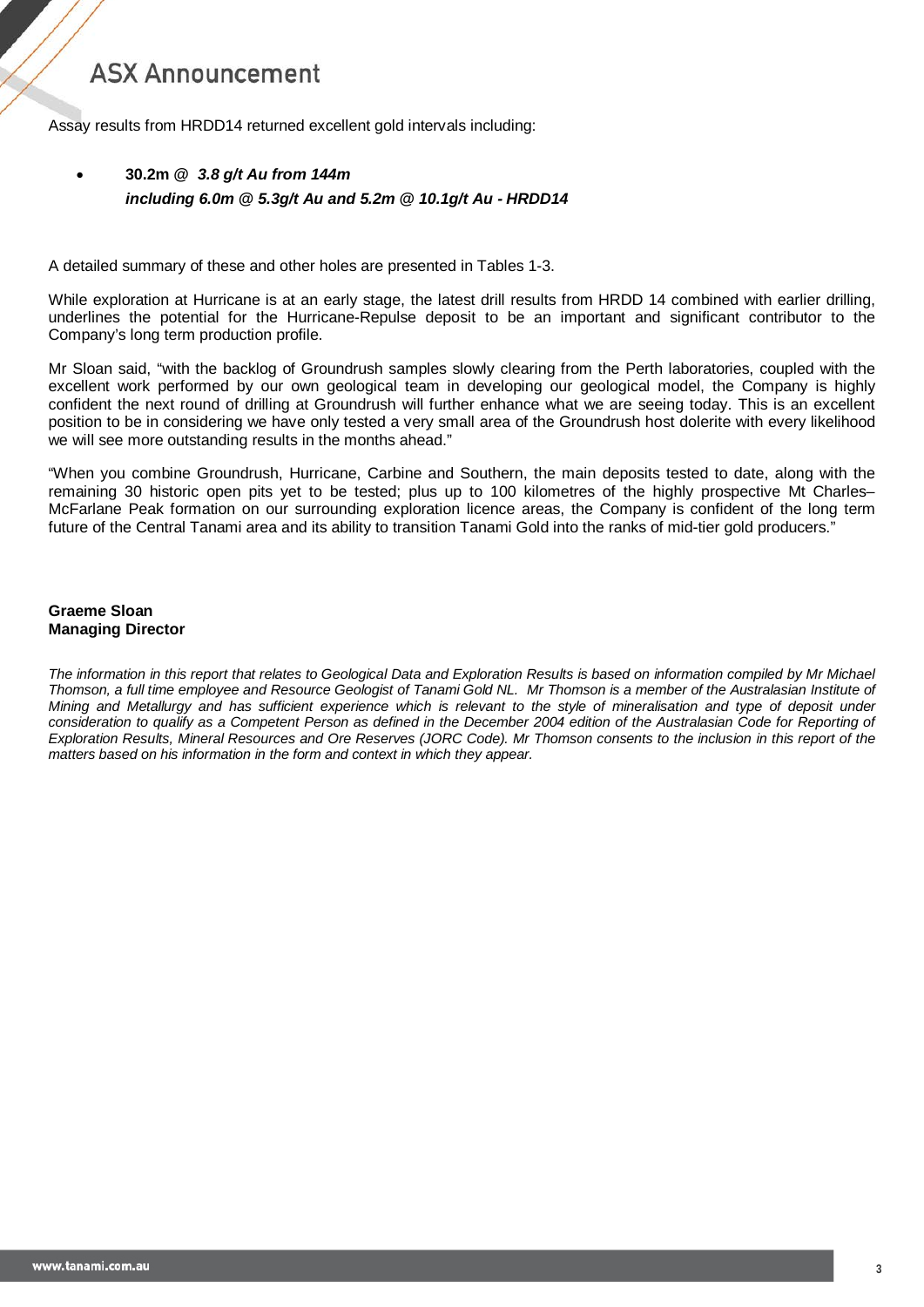### **Tanami Gold NL Overview**

Tanami Gold NL is a Perth-based gold exploration and production company.

The Company is in production at its Western Tanami Operations (WTO), which comprises two mining centres, the Coyote underground mine and the Bald Hill open pit operations, both of which feed into the centrally located 350,000 tonnes per annum WTO treatment facility.

In March 2010, the Company acquired the Central Tanami Project (CTP) from Newmont Asia Pacific. The CTP is the subject of a Feasibility Study which is expected to be completed by October 2011. When in production the CTP will significantly add to the Company's production profile and will complement the Company's existing production base at the WTO. An extensive drill program is currently underway at the CTP with the main focus being Resource delineation at the Groundrush deposit.

The Company also has exposure to over 34,000 km<sup>2</sup> of prospective ground adjacent to and surrounding the WTO and CTP, through its 100% owned tenements and its strategic shareholding in ABM Resources NL.

Tanami Gold NL has current gold Resources of 2.3 million ounces and over 400,000 ounces of Reserves which will underpin the Company's long term growth and transition into a mid-tier gold producer.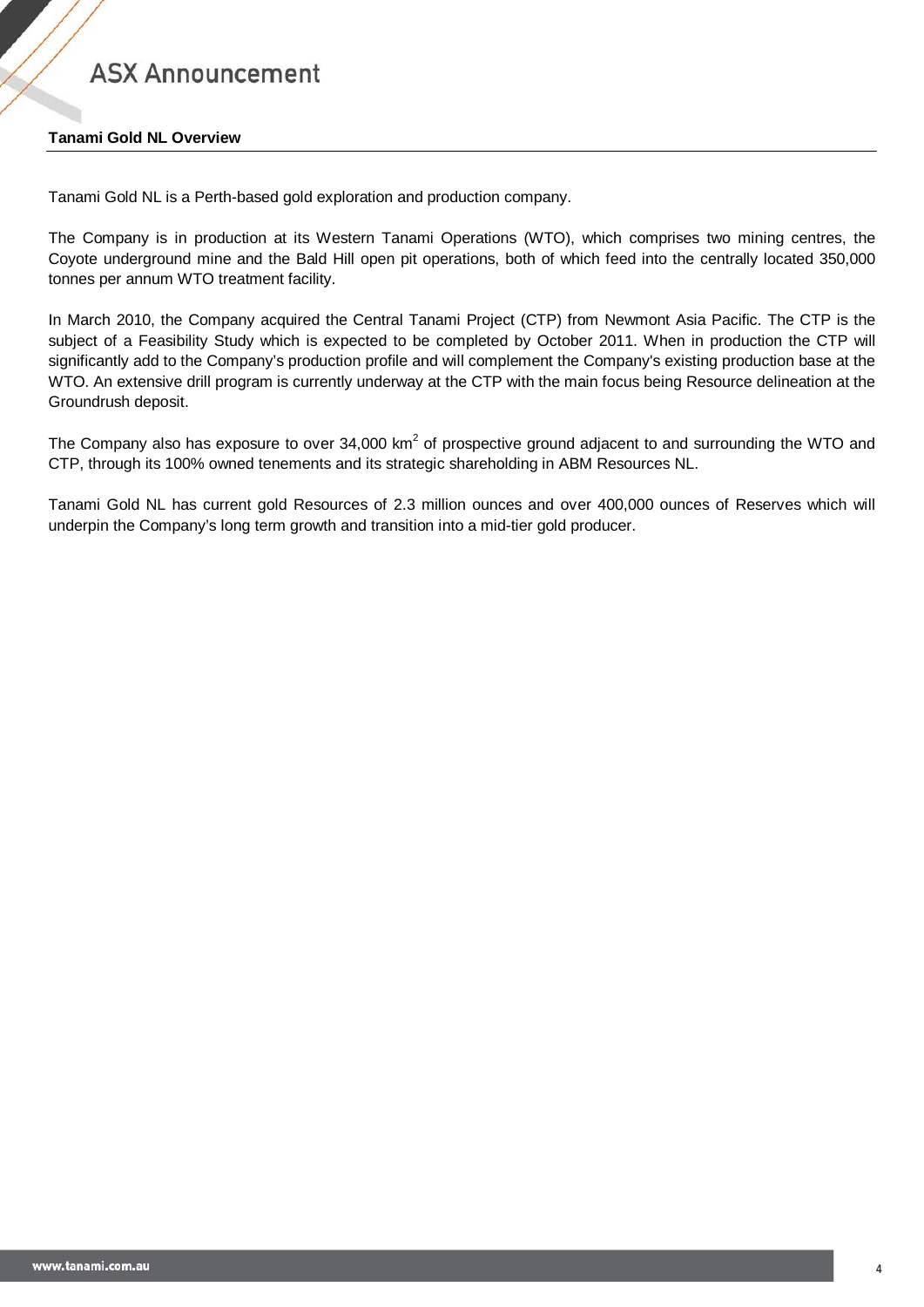

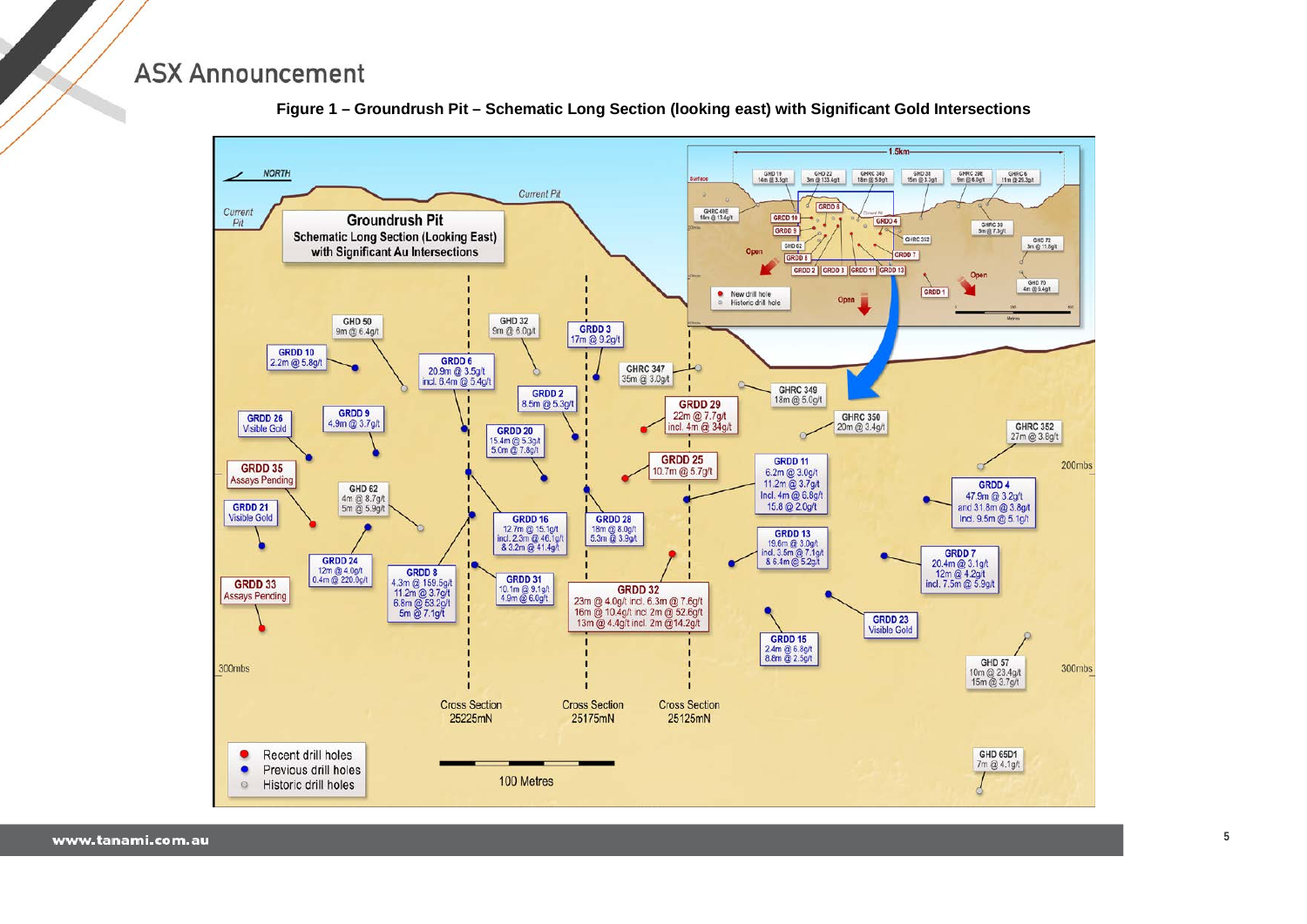

**Figure 2 – Groundrush Schematic Cross Section 25125mN**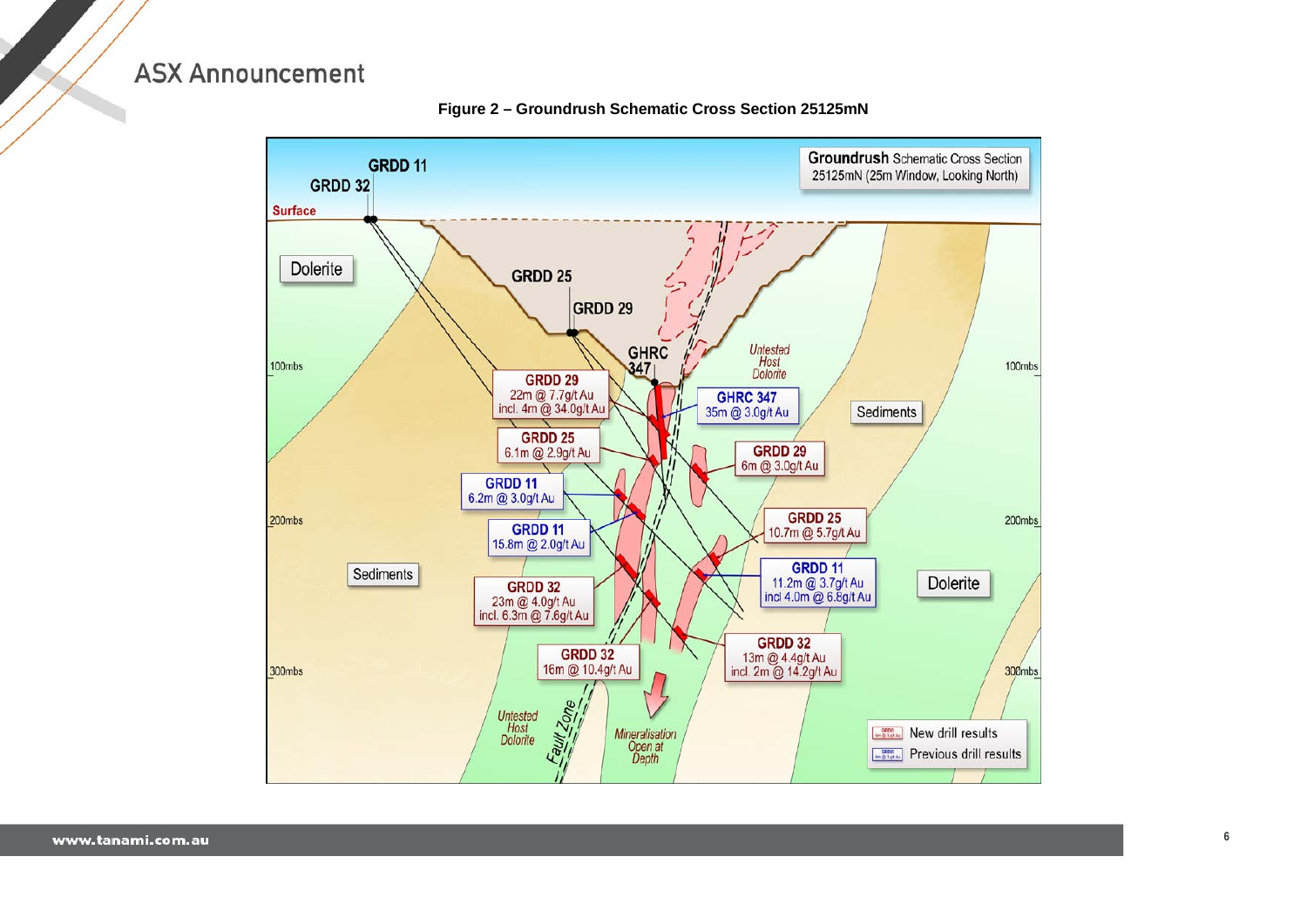

**Figure 3 – Groundrush Schematic Cross Section 25175mN** *(Previously Released: ASX 30 August 2011)*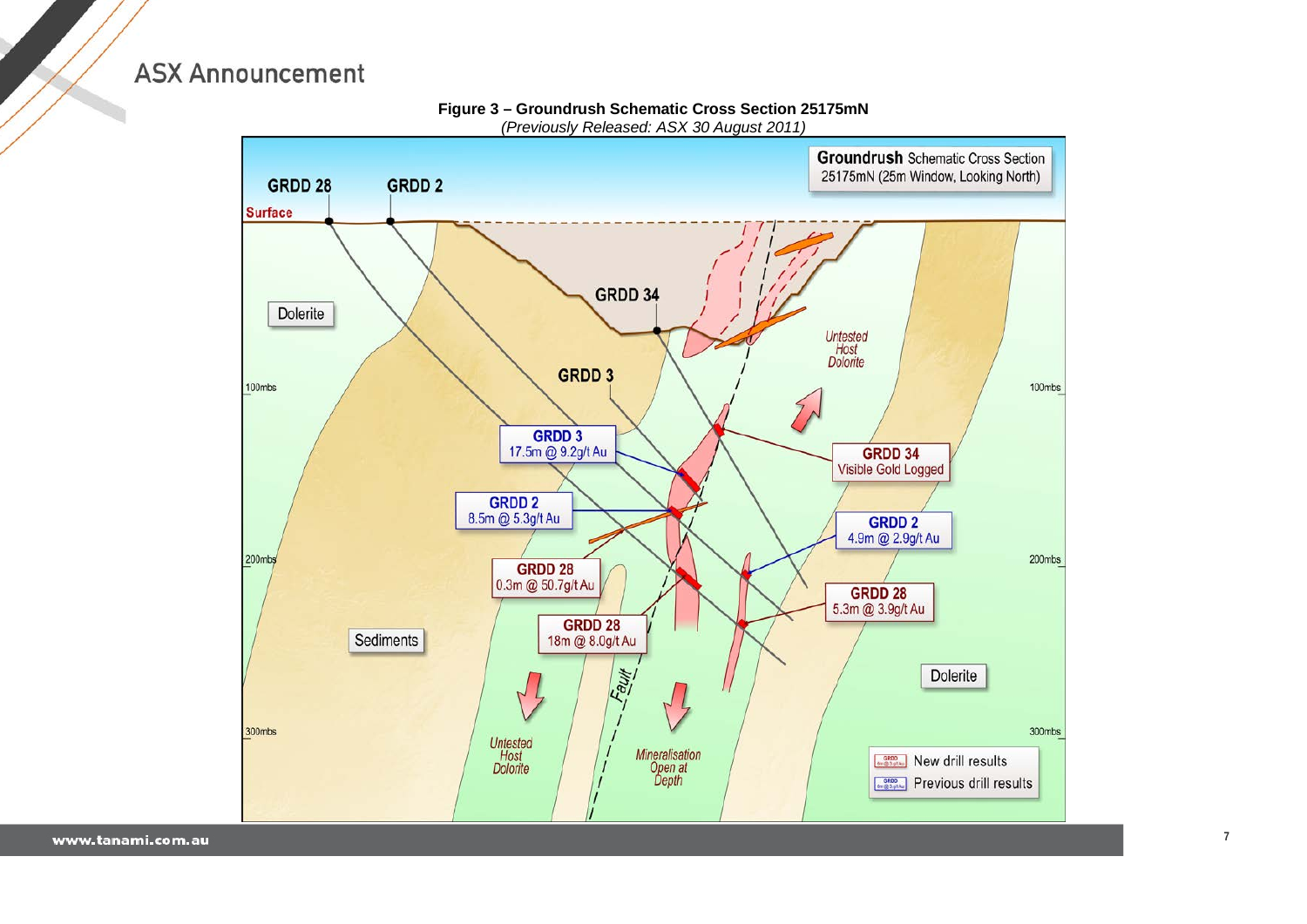

**Figure 4 – Groundrush Schematic Cross Section 25225mN** *(Previously Released: ASX 30 August 2011)*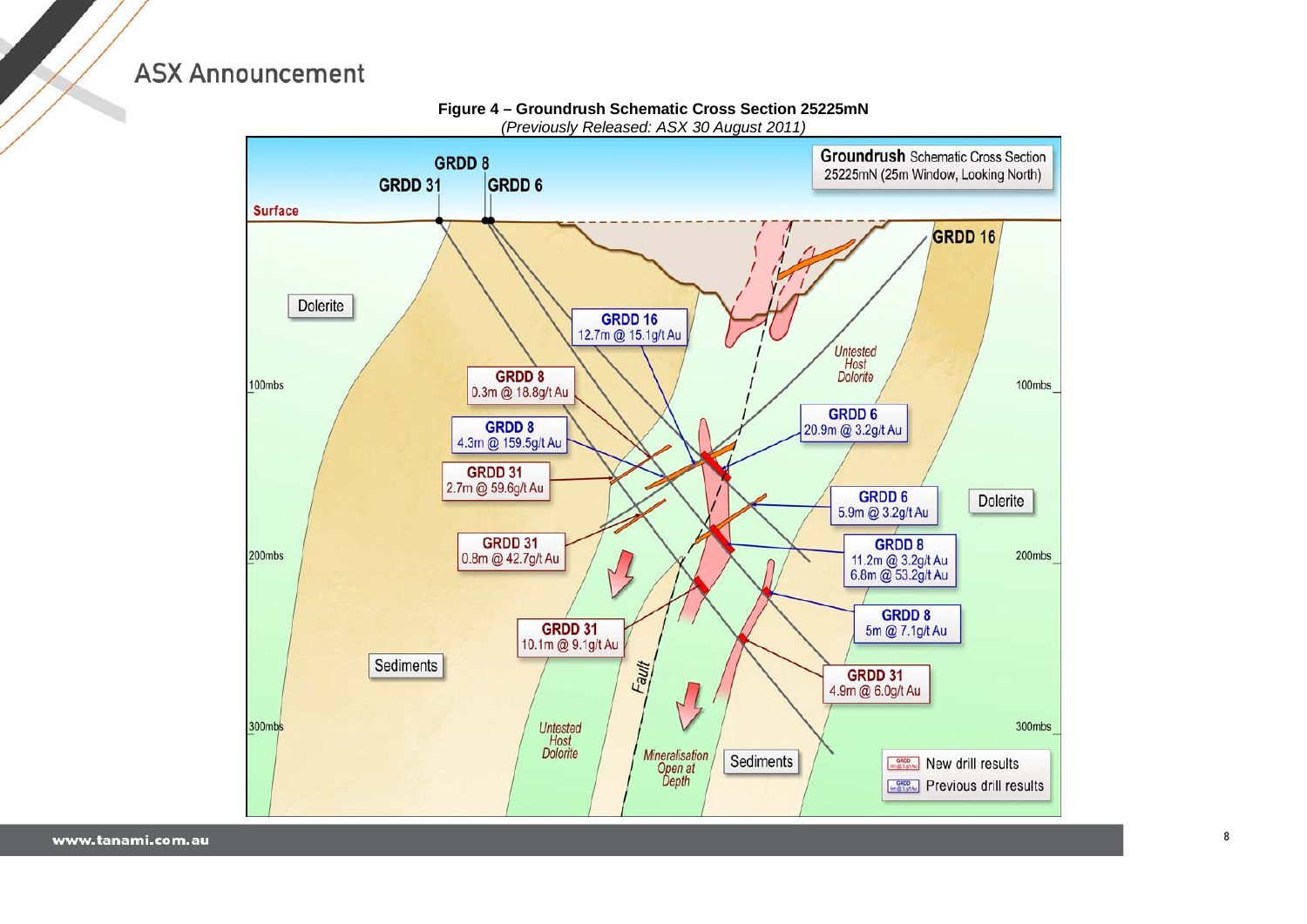**Figure 5 – Hurricane-Repulse Pit – Schematic Long Section**

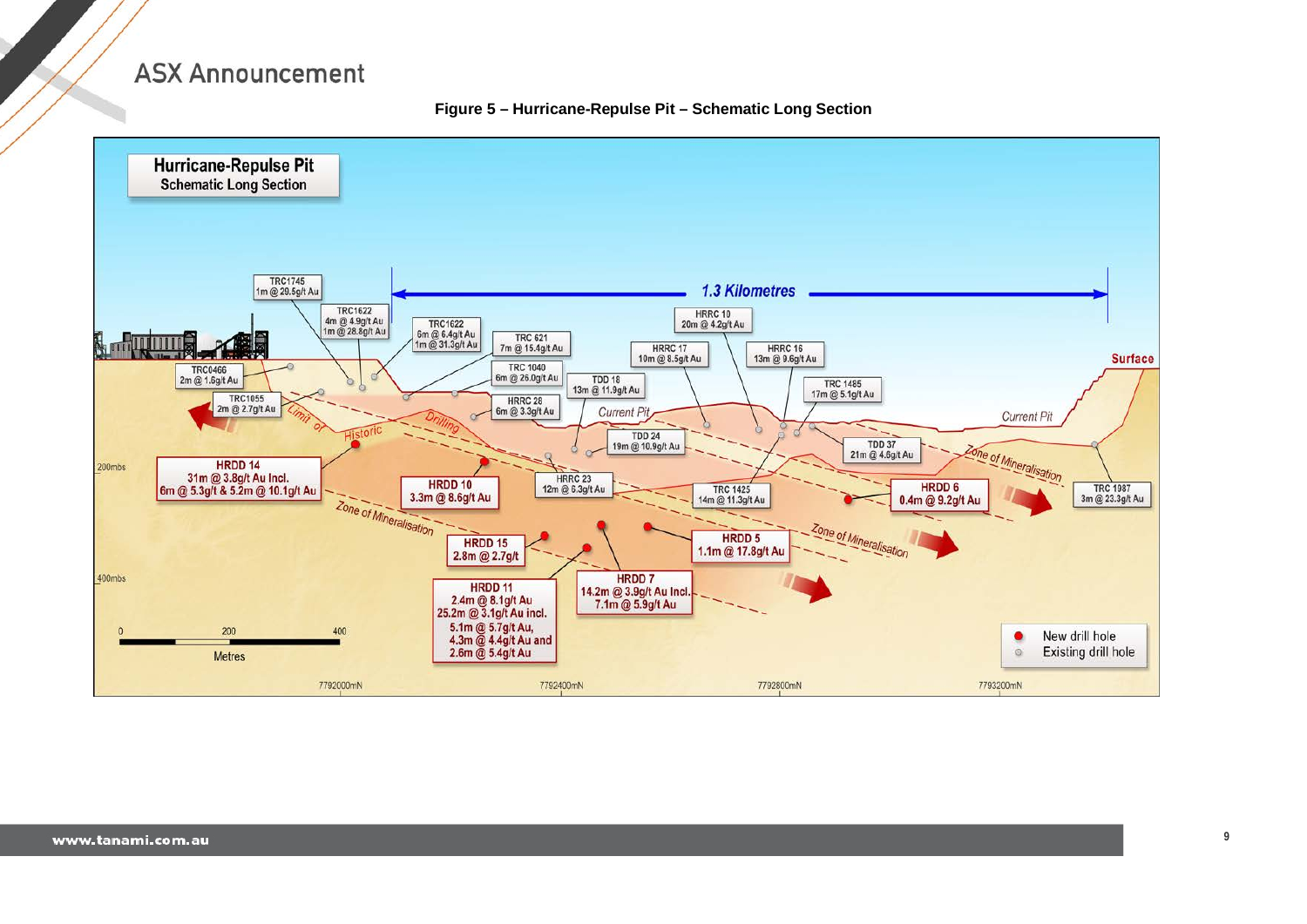#### **Table 1: Significant intersections from recent Groundrush diamond drilling**

| <b>Hole ID</b> | <b>Collar</b><br><b>Easting</b> | <b>Collar</b><br><b>Northing</b> | <b>Collar</b><br><b>RL</b> | <b>Collar</b><br><b>Dip</b> | <b>Collar</b><br><b>Azimuth</b> | <b>Max</b><br><b>Depth</b> | <b>Metres</b><br><b>From</b> | <b>Metres</b><br>To | <b>Interval</b><br><b>Width</b> | Grade<br>g/t Au |
|----------------|---------------------------------|----------------------------------|----------------------------|-----------------------------|---------------------------------|----------------------------|------------------------------|---------------------|---------------------------------|-----------------|
|                | 603966                          |                                  |                            |                             | 50                              |                            | 98.0                         | 104.1               | 6.1                             | 2.9             |
| GRDD25         |                                 | 7820264                          | 350                        | -60                         |                                 | 218                        | 172.9                        | 183.6               | 10.7                            | 5.7             |
|                |                                 |                                  |                            |                             |                                 |                            | Inc 177.7                    | 181.0               | 3.4                             | 13.5            |
| GRDD29         | 603969                          | 7820264                          | 349                        | -50                         | 50                              | 183                        | 71                           | 93                  | 22.0                            | 7.7             |
|                |                                 |                                  |                            |                             |                                 |                            | Inc 80                       | 84                  | 4.0                             | 34.5            |
|                |                                 |                                  |                            |                             |                                 |                            | 117                          | 123                 | 6.0                             | 3.0             |
|                |                                 |                                  | 422                        | $-55$                       | 48                              |                            | 273                          | 296                 | 23.0                            | 4.0             |
|                |                                 |                                  |                            |                             |                                 |                            | Inc 275.7                    | 282                 | 6.3                             | 7.6             |
| GRDD32         | 603865                          | 7820178                          |                            |                             |                                 | 362                        | 302                          | 318                 | 16.0                            | 10.4            |
|                |                                 |                                  |                            |                             |                                 |                            | Inc 307                      | 309                 | 2.0                             | 52.6            |
|                |                                 |                                  |                            |                             |                                 |                            | 334                          | 347                 | 13.0                            | 4.4             |
|                |                                 |                                  |                            |                             |                                 |                            | Inc 334                      | 336                 | 2.0                             | 14.2            |

#### **Notes to accompany Table 1**

- 1. Collar Northing, Easting and Azimuth are all in MGA Grid coordinates. Collar RL is relative to AHD. Collar coordinates may vary upon final survey.
- 2. Analyses by 50g fire assay with AAS finish of half diamond core samples.
- 3. No cutting of grades has been applied. Assays are rounded to nearest 0.1g/t.
- 4. Significant intersections are greater than  $1.0$ g/t with maximum 2 metres internal dilution.<br>5. \*Significant intersections are greater than  $0.2$ g/t with maximum 3 metres internal dilution
- 5. \*Significant intersections are greater than  $0.2$ g/t with maximum 3 metres internal dilution 6. Intervals are all down hole length.
- Intervals are all down hole length.

| <b>Hole ID</b> | Collar         | Collar<br><b>Northing</b> | Collar<br><b>RL</b> | <b>Collar</b><br>Dip | Collar<br><b>Azimuth</b> | <b>Max</b>   | <b>Metres</b> | <b>Metres</b> | Interval | Grade  |
|----------------|----------------|---------------------------|---------------------|----------------------|--------------------------|--------------|---------------|---------------|----------|--------|
|                | <b>Easting</b> |                           |                     |                      |                          | <b>Depth</b> | <b>From</b>   | To            | Width    | g/t Au |
| HRDD14         | 574812         | 7792159                   | 438                 | -50                  | 310                      | 225          | 144           | 175           | 30.2     | $3.8*$ |
| HRDD15         | 574718         | 7792682                   | 450                 | -50                  | 130                      | 401.2        | 366.2         | 369           | 2.8      | ـ ـ    |

### **Table 2: Significant intersections from recent Hurricane diamond drilling**

#### **Notes to accompany Table 2**

- 1. Collar Northing, Easting and Azimuth are all in MGA Grid coordinates. Collar RL is relative to AHD. Collar coordinates may vary upon final survey.
- 2. Analyses by 50g fire assay with AAS finish of half diamond core samples.<br>3. No cutting of grades has been applied. Assays are rounded to pearest 0.1
- 3. No cutting of grades has been applied. Assays are rounded to nearest 0.1g/t.<br>4. Significant intersections are greater than 1g/t with maximum 2 metres internal
- 4. Significant intersections are greater than  $1g/t$  with maximum 2 metres internal dilution.<br>5. \*Significant intersections are greater than 0.2g/t with maximum 2 metres internal dilution
- 5. \*Significant intersections are greater than 0.2g/t with maximum 2metres internal dilution
- Intervals are all down hole length.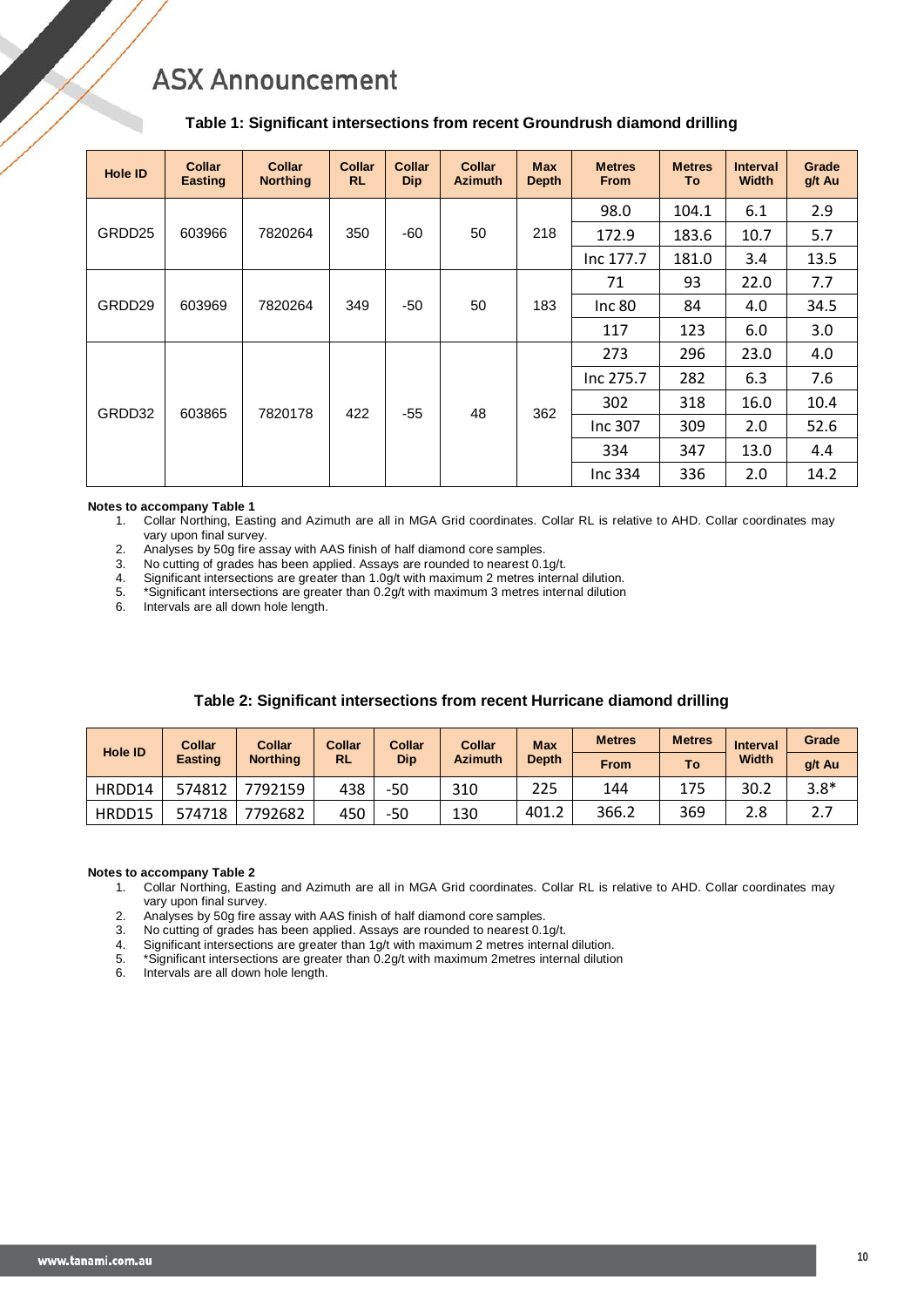| Table 3: Significant intersections from Groundrush diamond drilling |
|---------------------------------------------------------------------|
| (Previously reported)                                               |

| <b>Hole ID</b>    | <b>Collar</b><br><b>Easting</b> | <b>Collar</b><br><b>Northing</b> | <b>Collar</b><br><b>RL</b> | <b>Collar</b><br><b>Dip</b> | <b>Collar</b><br><b>Azimuth</b> | Hole<br><b>Depth</b> | <b>Depth</b><br>From | <b>Depth</b><br>To | <b>Interval</b><br><b>Width</b> | Grade<br>g/t Au |
|-------------------|---------------------------------|----------------------------------|----------------------------|-----------------------------|---------------------------------|----------------------|----------------------|--------------------|---------------------------------|-----------------|
| GRDD1             | 603980                          | 7819851                          | 420                        | $-57$                       | 50                              | 447.7                | 346.5                | 349.1              | 2.6                             | $13.8*$         |
|                   |                                 |                                  |                            |                             |                                 |                      | 235.5                | 244.0              | 8.5                             | 5.3             |
| GRDD <sub>2</sub> | 603856.7                        | 7820236                          | 420                        | -48                         | 50                              | 333.8                | Inc 239.5            | 243.0              | 3.5                             | 8.1             |
|                   |                                 |                                  |                            |                             |                                 |                      | 198.0                | 214.0              | 16.0                            | 9.7             |
| GRDD 3            | 603859                          | 7820309                          | 420                        | $-60$                       | 73.5                            | 267.7                | Inc 198.0            | 199.7              | 1.7                             | 64.6            |
|                   |                                 |                                  |                            |                             |                                 |                      | Inc 207.0            | 214.0              | 7.0                             | 5.8             |
|                   |                                 |                                  |                            |                             |                                 |                      | 243.1                | 291.0              | 47.9                            | $3.2*$          |
| GRDD4             | 603888                          | 7820109                          | 420                        | $-48$                       | 58.5                            | 309.9                | Inc 243.1            | 255.9              | 12.8                            | 2.6             |
|                   |                                 |                                  |                            |                             |                                 |                      | Inc 259.2            | 291.0              | 31.8                            | 3.8             |
|                   |                                 |                                  |                            |                             |                                 |                      | 303.0                | 304.9              | 1.9                             | 5.1             |
|                   |                                 |                                  |                            |                             |                                 |                      | 188.5                | 209.4              | 20.9                            | 3.5             |
| GRDD6             | 603871                          | 7820313                          | 420                        | $-48$                       | 47.5                            | 276.6                | Inc 196.6            | 203.0              | 6.4                             | 5.4             |
|                   |                                 |                                  |                            |                             |                                 |                      | 225.1                | 231.0              | 5.9                             | 3.2             |
|                   | 603853                          | 7820102                          |                            |                             |                                 |                      | 275.3                | 295.7              | 20.4                            | $3.1*$          |
| GRDD7             |                                 |                                  | 420                        | $-48$                       | 56                              | 420.8                | Inc 275.3            | 276.8              | 1.5                             | 16.9            |
|                   |                                 |                                  |                            |                             |                                 |                      | 302.0                | 303.3              | 1.3                             | $7.9$           |
|                   |                                 |                                  |                            |                             |                                 |                      | 307.0                | 319.0              | 12.0                            | 4.5             |
|                   |                                 |                                  |                            |                             | 48                              |                      | 170.0                | 173.2              | 3.2                             | 2.8             |
|                   |                                 |                                  |                            |                             |                                 |                      | 183.9                | 188.2              | 4.3                             | 159.5*          |
| GRDD8             | 603866                          | 7820310                          | 420                        | $-55$                       |                                 | 336.5                | Inc 185.0            | 187.0              | 2.0                             | 341.6           |
|                   |                                 |                                  |                            |                             |                                 |                      | 224.4                | 235.6              | 11.2                            | 3.7             |
|                   |                                 |                                  |                            |                             |                                 |                      | 239.0                | 245.8              | 6.8                             | $53.2+$         |
|                   |                                 |                                  |                            |                             |                                 |                      | 273.0                | 278.0              | 5.0                             | 7.1             |
| GRDD9             | 603830                          | 7820352                          | 420                        | $-53$                       | 46.5                            | 325                  | 225.9                | 230.8              | 4.9                             | 3.7             |
| GRDD10            | 603869                          | 7820379                          | 420                        | $-52.5$                     | 46.5                            | 420.6                | 182.5                | 184.2              | 2.2                             | 5.8             |
|                   |                                 |                                  |                            |                             |                                 |                      | 239.0                | 245.2              | 6.2                             | 3.0             |
|                   |                                 |                                  |                            |                             |                                 |                      | 251.0                | 266.8              | 15.8                            | 2.0             |
| GRDD11            | 603867                          | 7820179                          | 420                        | $-50$                       | 51.5                            | 408.7                | Inc 262.0            | 266.8              | 4.8                             | 3.8             |
|                   |                                 |                                  |                            |                             |                                 |                      | 311.0                | 322.2              | 11.2                            | 3.7             |
|                   |                                 |                                  |                            |                             |                                 |                      | Inc 311.0            | 315.0              | 4.0                             | 6.8             |
|                   |                                 |                                  |                            |                             |                                 |                      | 289.4                | 309.0              | 19.6                            | $3.0^{#}$       |
|                   |                                 |                                  |                            |                             |                                 |                      | Inc 291.0            | 294.5              | 3.5                             | 7.1             |
| GRDD13            | 603862                          | 7820146                          | 420                        | $-50$                       | 48.5                            | 415.9                | Inc 302.9            | 306.0              | 3.1                             | 4.6             |
|                   |                                 |                                  |                            |                             |                                 |                      | 331.5                | 337.9              | 6.4                             | 5.2             |
| GRDD14            | 604292                          | 7819563                          | 366                        | $-54$                       | 51.7                            | 187                  | 88.9                 | 89.2               | 0.3                             | 15.5            |
|                   |                                 |                                  |                            |                             |                                 |                      | 325.0                | 327.4              | 2.4                             | 6.8             |
| GRDD15            | 603849                          | 7820102                          | 422                        | -48                         | 46                              | 415                  | 363.0                | 371.8              | 8.8                             | 2.5             |
|                   |                                 |                                  |                            |                             |                                 |                      | 192.2                | 204.9              | 12.7                            | 15.12           |
| GRDD16            | 604079                          | 7820474                          | 420                        | -47                         | 235                             | 422                  | inc 199              | 201.3              | 2.3                             | 46.1            |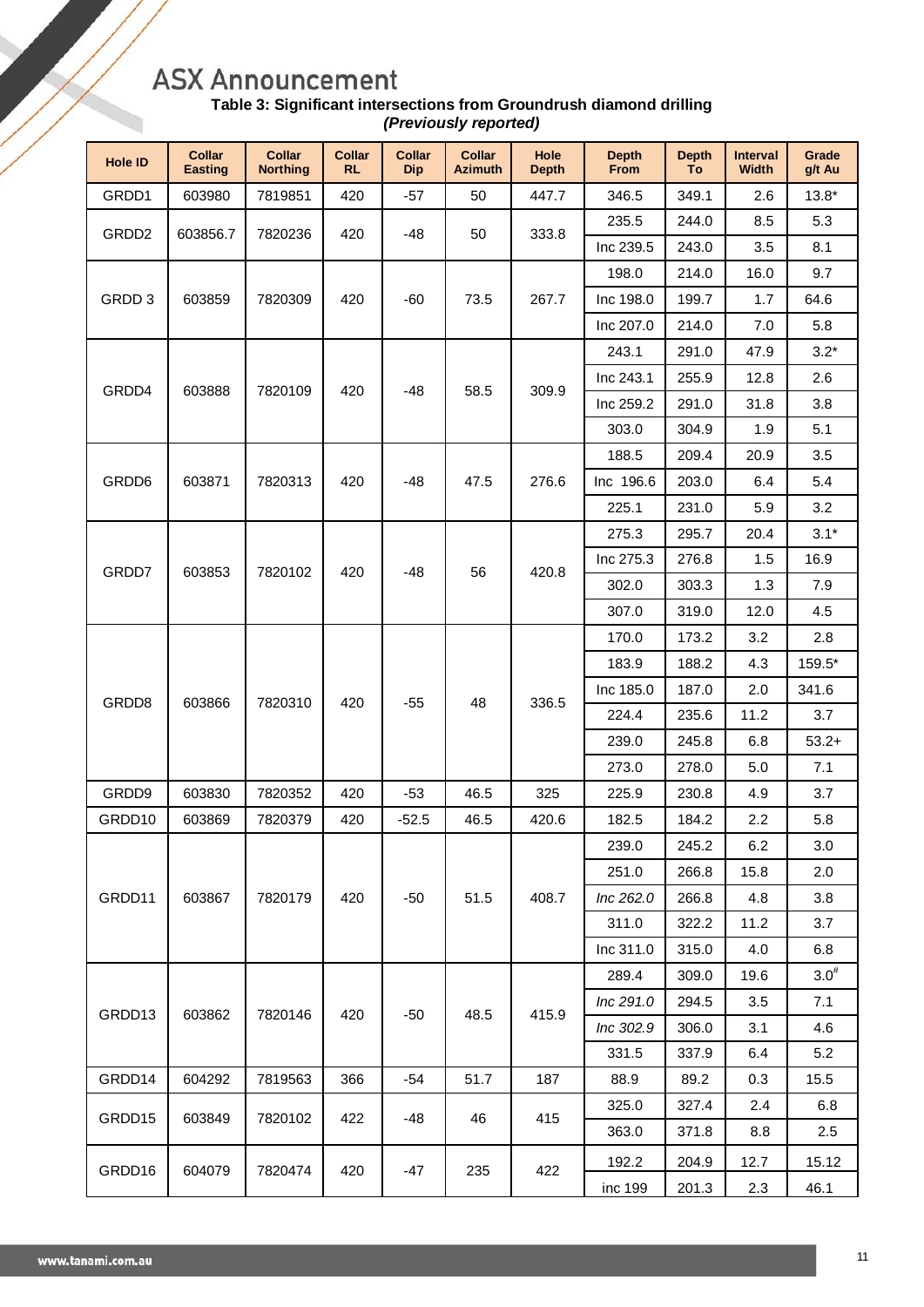|        | 603954 | 7819965 |     | $-53$ | 48.8 |       | 208.6     | 211.8 | 3.2  | 41.3   |
|--------|--------|---------|-----|-------|------|-------|-----------|-------|------|--------|
| GRDD17 |        |         | 421 |       |      | 398   | 244.0     | 248.7 | 4.7  | 3.2    |
|        |        |         |     |       |      |       | 307.3     | 311.3 | 4.1  | 8.0    |
| GRDD18 | 604309 | 7819548 | 368 | $-55$ | 50   | 188   | 9.0       | 10.0  | 1.0  | 32.9   |
|        |        |         |     |       |      |       | 63.1      | 65.5  | 2.5  | 5.6    |
|        | 603848 |         |     |       |      |       | 261.0     | 276.4 | 15.4 | 5.3    |
| GRDD20 |        |         |     |       |      | 355   | Inc 269.1 | 272.0 | 2.9  | 10.9   |
|        |        | 7820263 | 423 | $-51$ | 52.8 |       | Inc 274.5 | 276.4 | 1.9  | 12.2   |
|        |        |         |     |       |      |       | 312.0     | 317.0 | 5.0  | 7.8    |
| GRDD24 | 603813 | 7820334 | 423 | $-55$ | 48   | 325   | 251.4     | 263.4 | 12.0 | $4.0*$ |
|        |        |         |     |       |      |       | 323.3     | 323.7 | 0.4  | 220.0  |
|        |        |         | 420 | -48   | 44   | 374.4 | 251.3     | 252.1 | 0.7  | 50.7   |
| GRDD28 | 603828 | 7820210 |     |       |      |       | 289.9     | 307.9 | 18.0 | 8.0    |
|        |        |         |     |       |      |       | 337.0     | 342.3 | 5.3  | 3.9    |
|        |        |         |     |       |      |       | 183.7     | 186.4 | 2.7  | 59.6   |
|        |        |         | 422 | $-55$ | 48   | 390   | 209.3     | 210.0 | 0.7  | 42.7   |
| GRDD31 | 603865 | 7820178 |     |       |      |       | 258.5     | 268.6 | 10.1 | 9.1    |
|        |        |         |     |       |      |       | 301.0     | 305.9 | 4.9  | 6.0    |

#### **Notes to accompany Table 3**

- 1. Collar Northing, Easting and Azimuth are all in MGA Grid coordinates. Collar RL is relative to AHD. Collar coordinates may vary upon final survey.
- 2. Analyses by 50g fire assay with AAS finish of half diamond core samples.<br>3. No cutting of grades has been applied. Assays are rounded to nearest 0.1
- 3. No cutting of grades has been applied. Assays are rounded to nearest 0.1g/t.<br>4. Significant intersections are greater than 0.5g/t with maximum 2 metres intern
- Significant intersections are greater than 0.5g/t with maximum 2 metres internal dilution.
- 5. \*Significant intersections are greater than 0.2g/t with maximum 3 metres internal dilution 6. + Previously reported as  $9.5m \text{ } \textcircled{ } 38.8g/t$ .
- 6. + Previously reported as  $9.5m @ 38.8g/t$ .<br>7. #Previously reported as  $6.4m @ 4.4g/t$
- #Previously reported as 6.4m @ 4.4g/t
- 8. Intervals are all down hole length.

#### **Table 4: Significant intersections from Hurricane diamond drilling** *(Previously reported)*

| <b>Hole ID</b> | <b>Collar</b>  | <b>Collar</b>   | Collar    | <b>Collar</b> | <b>Collar</b>  | <b>Max</b>   | <b>Metres</b> | <b>Metres</b> | <b>Interval</b> | Grade  |
|----------------|----------------|-----------------|-----------|---------------|----------------|--------------|---------------|---------------|-----------------|--------|
|                | <b>Easting</b> | <b>Northing</b> | <b>RL</b> | <b>Dip</b>    | <b>Azimuth</b> | <b>Depth</b> | <b>From</b>   | To            | <b>Width</b>    | g/t Au |
| HRDD7          | 575179         | 7792460         | 434       | $-50$         | 306.5          | 429.8        | 396.5         | 410.7         | 14.2            | 3.9    |
| HRDD5          | 575190         | 7792560         | 432       | $-55$         | 306.5          | 381.3        | 372.6         | 373.7         | 1.1             | 17.8   |
| HRDD6          | 575180         | 7792860         | 429       | $-55$         | 306.5          | 381.9        | 281.8         | 282.1         | 0.4             | 9.2    |
| HRDD10         | 574924         | 7792201         | 446       | -48           | 306.5          | 270.7        | 251.7         | 255           | 3.3             | 8.6    |
|                |                |                 | 437       |               |                | 434.4        | 361.7         | 364.1         | 2.4             | 8.1    |
|                |                |                 |           |               |                |              | 368.2         | 393.4         | 25.2            | 3.1    |
| HRDD11         | 575208         | 7792747         |           | -48           | 276.5          |              | Inc 368.2     | 370.8         | 2.6             | 5.4    |
|                |                |                 |           |               |                |              | Inc 377.8     | 382.1         | 4.3             | 4.4    |
|                |                |                 |           |               |                |              | Inc 385.5     | 390.6         | 5.1             | 5.7    |

#### **Notes to accompany Table 4**

- 1. Collar Northing, Easting and Azimuth are all in MGA Grid coordinates. Collar RL is relative to AHD. Collar coordinates may vary upon final survey.
- 2. Analyses by 50g fire assay with AAS finish of half diamond core samples.<br>3. No cutting of grades has been applied. Assavs are rounded to nearest 0.1
- 3. No cutting of grades has been applied. Assays are rounded to nearest 0.1g/t.<br>4. Significant intersections are greater than 1g/t with maximum 2 metres internal
- Significant intersections are greater than 1g/t with maximum 2 metres internal dilution.
- Intervals are all down hole length.